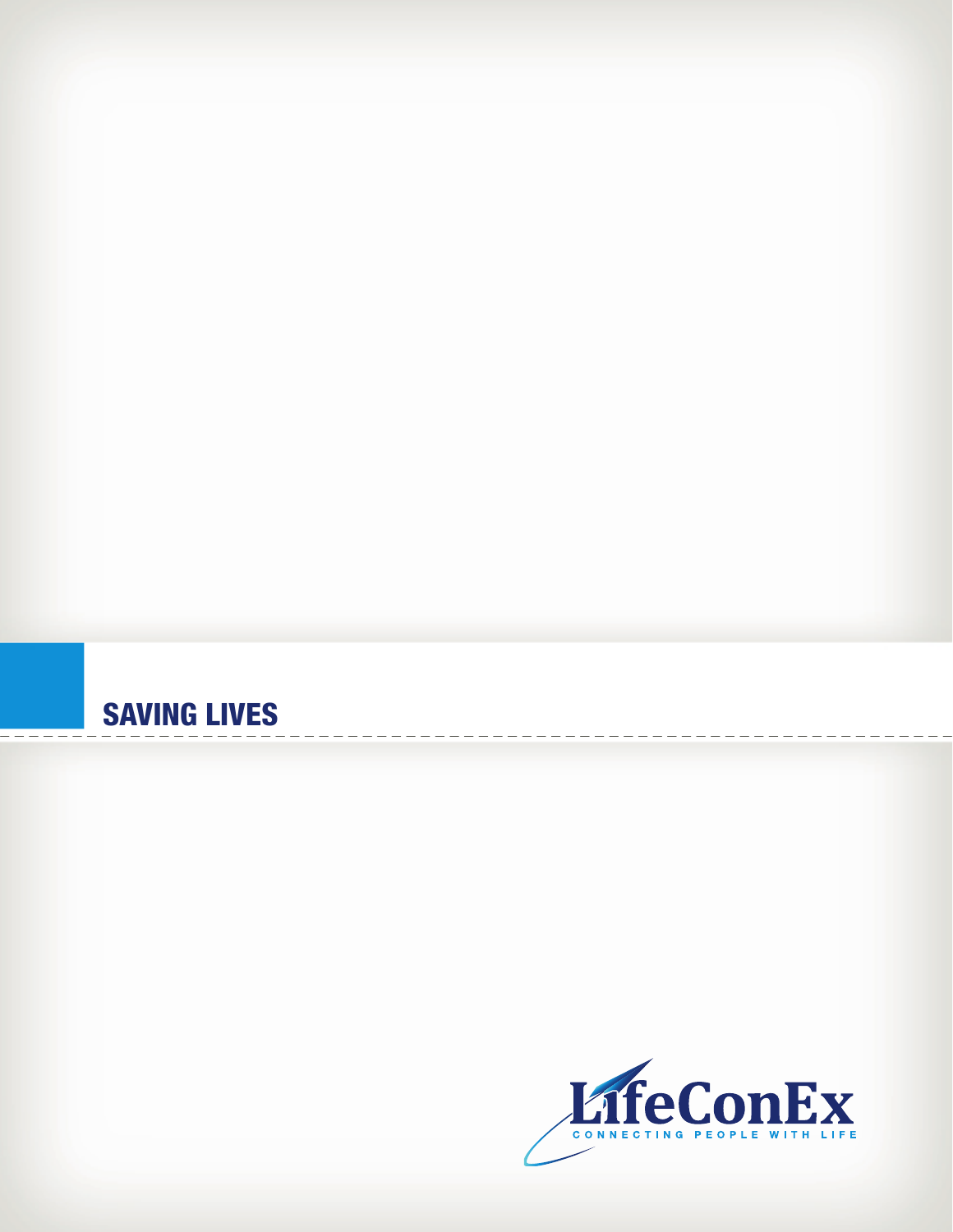It might sound dramatic but some aspects of the handling chain are literally critical to saving lives. Handling life sciences materials requires not only special equipment but also complete understanding of the product and full accountability to the shipper. David Bang is the Chief Executive Officer of LifeConEx, the logistics provider of end-to-end temperature controlled transportation solutions for the life sciences Industry worldwide. He speaks to us:

LifeConEx – a joint venture between Lufthansa Cargo and DHL Global Forwarding – has the raison d'être to be expert in integrating all supply chain partners to ensure the proper storage, handling and distribution of temperature-sensitive medical products. The aim is to deliver shorter cycle time, fewer temperature excursions and less damage.

The 50:50 joint venture attracts life sciences clients worldwide. These are pharmaceutical companies, biotech companies, diagnostic companies and those that specialise in medical devices, laboratory work and clinical trials. The thrust of the business is that LifeConEx has to deliver its clients' sensitive products not only to schedule and to the right location but also in the right condition.

Why the need for this service? Every fifth drug is temperature-sensitive, points out the company. \$130 billion of the total pharmaceutical market (about \$650 billion) is represented by temperature sensitive products and the share of temperature-sensitive products will rise over the next few years. Further, nearly 100% of all vaccines and 68% of all products sold by biotech companies need to be stored and transported between +2°C and +8°C; and 43% of all diagnostics and about 11% of all products from large pharmaceutical companies have to be handled with the same precautions.

DHL and Lufthansa Cargo formed the joint venture in 2005, not to exploit capacity, but to invest together in an under-served market. "We work with over 45 different airlines and operate in lots of different airports around the world," points out Bang. "Our target, and our main goal, is to make sure that temperature sensitive pharmaceutical products are delivered in a safe manner. Now, when I say 'safe manner', the definition is actually quite different from the usual meaning."

By way of background, Bang goes on to explain that the process of perfect transportation and handling of life science products does not solely depend upon the purchase of insulated containers to keep the temperature between 2°C and 8°C for 96 hours. "Of course those 96 hours is not a reliable measure as it depends on where you leave the box for 96 hours," points out Bang.

He explains: "The shipper puts a data logger – which is a sort of thermostat – on the consignment and then, later on, the consignee downloads the data onto his computer and reads it. Now, logistically from a border perspective, airline perspective and ground handling perspective, everything could have gone perfectly to plan, but when the consignee downloads the data there still might be temperature issues." Bang points out that, with certain products, a pharmaceutical company will say that a product is damaged if the temperature of the product falls below zero for even 30 minutes.

When it comes to shipping pharmaceuticals, planning is the name of the game. "When we prepare our swine flu vaccination distribution around the world, we ask: 'What is the safest and the best way to transport this? Which airline will we work with? And what kind of packaging will we use? Our expertise is in combining the skills of the airlines with border control requirements and also the needs of pharmaceutical companies and the products offered by packaging engineers."

Bang points out that it is very easy for a ground handler to store a shipment carried in insulated packaging in the wrong conditions – perhaps a refrigeration facility kept at a constant +5°C – which could potentially lead to the product being compromised through freezing if the insulated container is put in that refrigerated warehouse too early. But all is not lost if the right expertise is available at the right time to recover the situation. "Just because a product was stored in the wrong conditions doesn't mean that there was a service failure right away," says Bang. "There is always time to play with – time for LifeConEx to intervene."

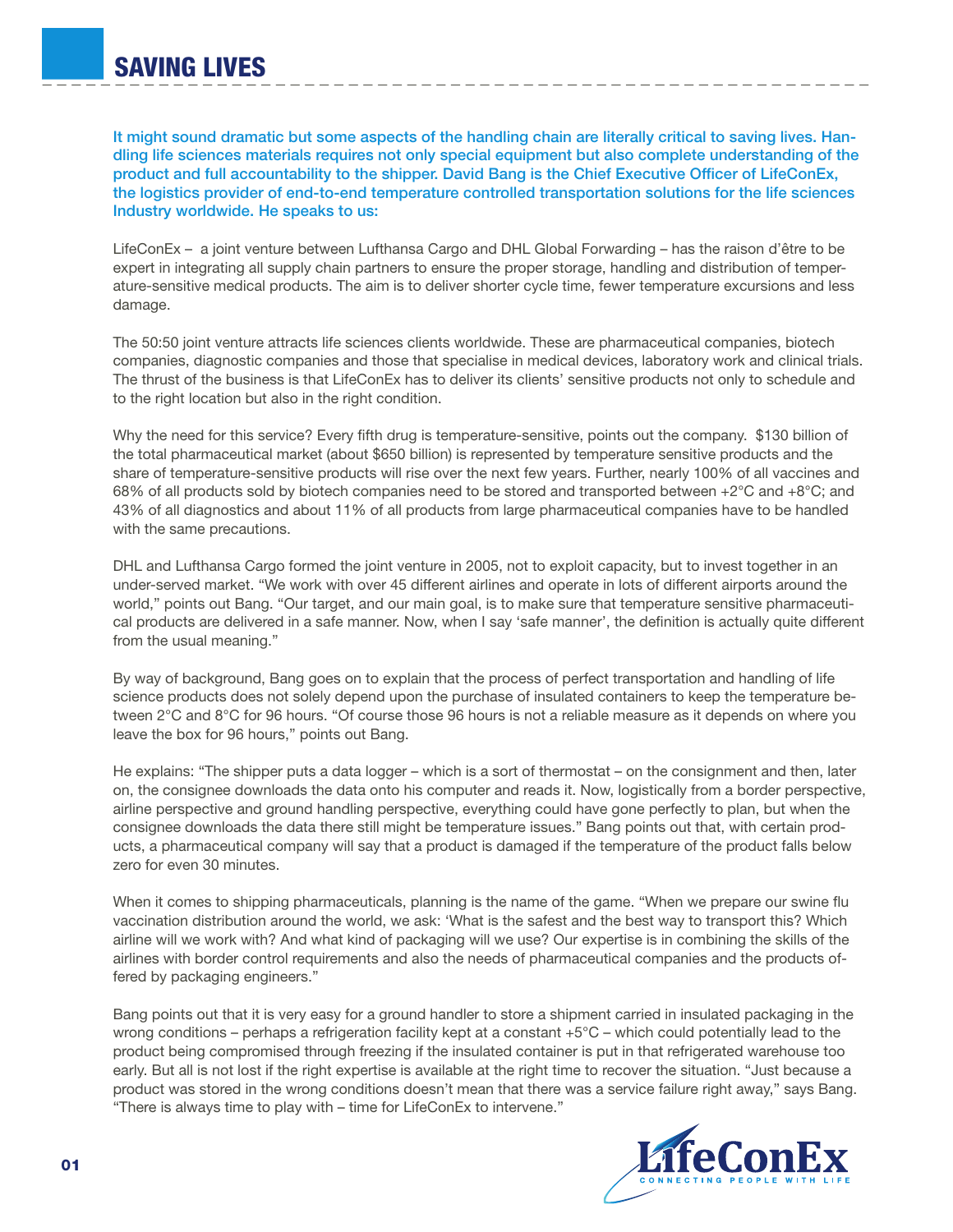However, he says about 36% of claims in this area is related to temperature; also to blame are handling delays and aircraft or packaging issues. Other issues relate to a lack of integrated door to door management, a lack of temperature monitoring, inconsistent documentation and insufficient tracking and tracing.

By way of facts, Bang tells us that 40% of the world's freight (by value) is transported by air and approximately 5% of cargo volume is perishable – a very small proportion of which is pharmaceutical. "The volumes are small, but the value is tremendous," he says. "In fact, a container of pharmaceuticals can be worth up to \$5-6 million." Of course the products have to be packaged, transported and stored correctly in order to maintain their value.

Bang points out that the US Vaccines for Children Programme is a billion dollar programme, and about 1.1% of the value of these products is lost due to shipping and temperature issues.

The bottom line is that if an airline cannot deliver a pharmaceutical company's products, the pharmaceutical company will lose market share. "One customer told us that his blockbuster is worth a billion dollars a year. If I get to my customers one day late, it's a million dollar loss. So it is not just the product value that is important, there are all kinds of losses that can actually occur."

Bang concludes: "The guidelines and processes are important. People are important. Training and equipment are critical."